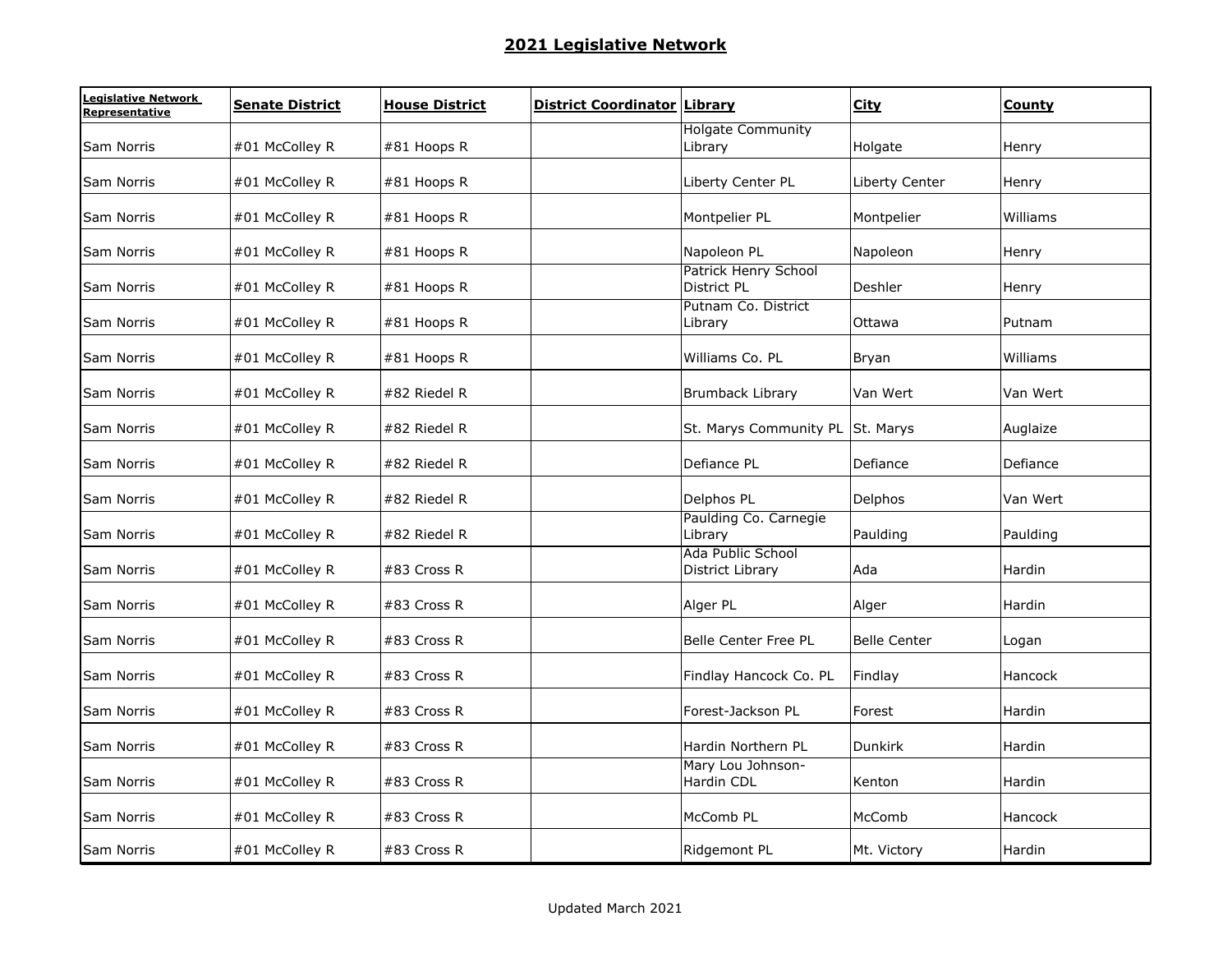| Legislative Network<br>Representative | <b>Senate District</b> | <b>House District</b> | <b>District Coordinator Library</b> |                                      | <b>City</b>          | County |
|---------------------------------------|------------------------|-----------------------|-------------------------------------|--------------------------------------|----------------------|--------|
| Michael Penrod                        | #02 Gavarone R         | #03 Ghanbari R        |                                     | North Baltimore PL                   | North Baltimore      | Wood   |
| Michael Penrod                        | #02 Gavarone R         | #03 Ghanbari R        |                                     | Pemberville PL                       | Pemberville          | Wood   |
| Michael Penrod                        | #02 Gavarone R         | #03 Ghanbari R        |                                     | Rossford PL                          | Rossford             | Wood   |
| Michael Penrod                        | #02 Gavarone R         | #03 Ghanbari R        |                                     | Way PL                               | Perrysburg           | Wood   |
| Michael Penrod                        | #02 Gavarone R         | #03 Ghanbari R        |                                     | Wayne PL                             | Wayne                | Wood   |
| Michael Penrod                        | #02 Gavarone R         | #03 Ghanbari R        |                                     | <b>Weston PL</b>                     | Weston               | Wood   |
| Michael Penrod                        | #02 Gavarone R         | #03 Ghanbari R        |                                     | Wood Co. District PL                 | <b>Bowling Green</b> | Wood   |
| Michael Penrod                        | #02 Gavarone R         | #47 Merrin R          | Jason Kucsma                        | <b>Archbold Community</b><br>Library | Archbold             | Fulton |
| Michael Penrod                        | #02 Gavarone R         | #47 Merrin R          | Jason Kucsma                        | Delta PL                             | Delta                | Fulton |
| Michael Penrod                        | #02 Gavarone R         | #47 Merrin R          | Jason Kucsma                        | Evergreen Community<br>Library       | Metamora             | Fulton |
| Michael Penrod                        | #02 Gavarone R         | #47 Merrin R          | Jason Kucsma                        | Normal Memorial Library Fayette      |                      | Fulton |
| Michael Penrod                        | #02 Gavarone R         | #47 Merrin R          | Jason Kucsma                        | Swanton PL                           | Swanton              | Fulton |
| Michael Penrod                        | #02 Gavarone R         | #47 Merrin R          | Jason Kucsma                        | Toledo-Lucas Co. PL                  | Toledo               | Lucas  |
| Michael Penrod                        | #02 Gavarone R         | #47 Merrin R          | Jason Kucsma                        | Wauseon PL                           | Wauseon              | Fulton |
| Michael Penrod                        | #02 Gavarone R         | #89 Swearingen R      | Molly Carver                        | Harris-Elmore PL                     | Elmore               | Ottawa |
| Michael Penrod                        | #02 Gavarone R         | #89 Swearingen R      | Molly Carver                        | Huron PL                             | Huron                | Erie   |
| Michael Penrod                        | #02 Gavarone R         | #89 Swearingen R      | Molly Carver                        | Ida Rupp PL                          | Port Clinton         | Ottawa |
| Michael Penrod                        | #02 Gavarone R         | #89 Swearingen R      | Molly Carver                        | Milan-Berlin Township PL Milan       |                      | Erie   |
| Michael Penrod                        | #02 Gavarone R         | #89 Swearingen R      | Molly Carver                        | Oak Harbor PL                        | Oak Harbor           | Ottawa |
| Michael Penrod                        | #02 Gavarone R         | #89 Swearingen R      | Molly Carver                        | <b>Ritter PL</b>                     | Vermilion            | Erie   |
| Michael Penrod                        | #02 Gavarone R         | #89 Swearingen R      | Molly Carver                        | Sandusky Library                     | Sandusky             | Erie   |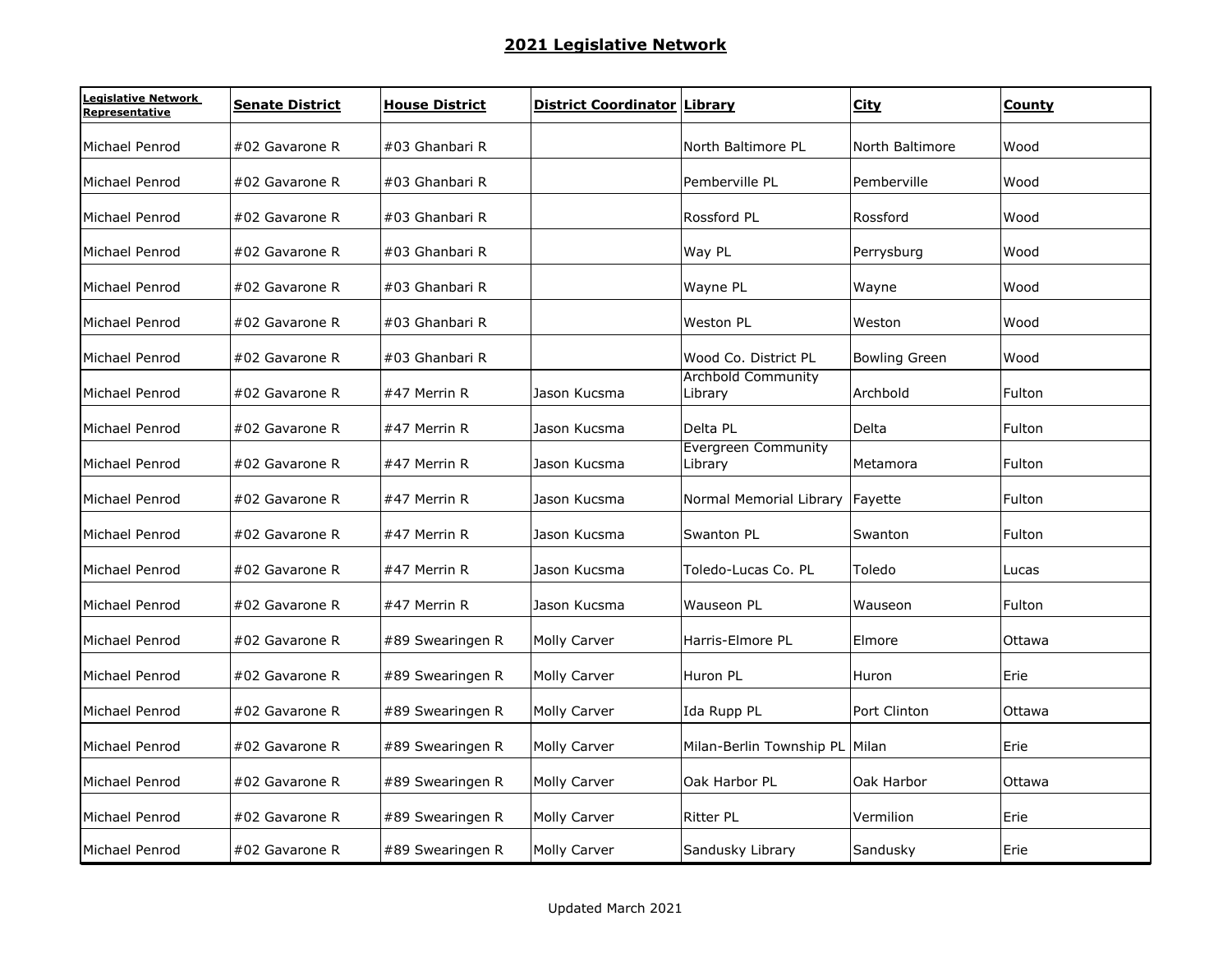| Legislative Network<br>Representative | <b>Senate District</b> | <b>House District</b> | <b>District Coordinator Library</b> |                                            | <b>City</b>              | County        |
|---------------------------------------|------------------------|-----------------------|-------------------------------------|--------------------------------------------|--------------------------|---------------|
| Ryan McDonnell                        | #03 Maharath D         | #17 A. Miller D       |                                     | Columbus Metro Library                     | Columbus                 | Franklin      |
| Ryan McDonnell                        | #03 Maharath D         | $#17$ A. Miller D     |                                     | Grandview Heights PL                       | <b>Grandview Heights</b> | Franklin      |
| Ryan McDonnell                        | #03 Maharath D         | #19 Lightbody D       |                                     | Columbus Metro Library                     | Columbus                 | Franklin      |
| Ryan McDonnell                        | #03 Maharath D         | #19 Lightbody D       |                                     | Westerville PL                             | Westerville              | Franklin      |
| Ryan McDonnell                        | #03 Maharath D         | #20 Brown D           |                                     | Columbus Metro Library                     | Columbus                 | Franklin      |
| Paula Brehm-Heeger                    | $#04$ Lang R           | #51 Carruthers R      |                                     | Lane PL                                    | Hamilton                 | <b>Butler</b> |
| Paula Brehm-Heeger                    | $#04$ Lang R           | #52 Gross R           |                                     | Middletown PL                              | Middletown               | <b>Butler</b> |
| Paula Brehm-Heeger                    | $#04$ Lang R           | $#53$ Hall R          |                                     | Lane PL                                    | Hamilton                 | Butler        |
| Paula Brehm-Heeger                    | $#04$ Lang R           | #53 Hall R            |                                     | Middletown PL                              | Middletown               | <b>Butler</b> |
| Liz Fultz                             | #05 S. Huffman R       | #39 Blackshear D      |                                     | Dayton Metro Library                       | Dayton                   | Montgomery    |
| Liz Fultz                             | #05 S. Huffman R       | #39 Blackshear D      |                                     | Wright Memorial PL                         | Oakwood                  | Montgomery    |
| Liz Fultz                             | #05 S. Huffman R       | #43 Creech R          |                                     | <b>Brown Memorial Library</b>              | Lewisburg                | Preble        |
| Liz Fultz                             | #05 S. Huffman R       | #43 Creech R          |                                     | Dayton Metro Library                       | Dayton                   | Montgomery    |
| Liz Fultz                             | #05 S. Huffman R       | #43 Creech R          |                                     | <b>Marion Lawrence</b><br>Memorial Library | Gratis                   | Preble        |
| Liz Fultz                             | #05 S. Huffman R       | #43 Creech R          |                                     | Preble Co. District<br>Library             | Eaton                    | Preble        |
| Liz Fultz                             | #05 S. Huffman R       | #80 Powell R          |                                     | Arcanum PL                                 | Arcanum                  | Darke         |
| Liz Fultz                             | #05 S. Huffman R       | #80 Powell R          |                                     | <b>Bradford PL</b>                         | <b>Bradford</b>          | Miami, Darke  |
| Liz Fultz                             | #05 S. Huffman R       | #80 Powell R          |                                     | J R Clarke PL                              | Covington                | Miami         |
| Liz Fultz                             | #05 S. Huffman R       | #80 Powell R          |                                     | Milton Union PL                            | <b>West Milton</b>       | Miami         |
| Liz Fultz                             | #05 S. Huffman R       | #80 Powell R          |                                     | New Madison PL                             | New Madison              | Darke         |
| Liz Fultz                             | #05 S. Huffman R       | #80 Powell R          |                                     | Piqua PL                                   | Piqua                    | Miami         |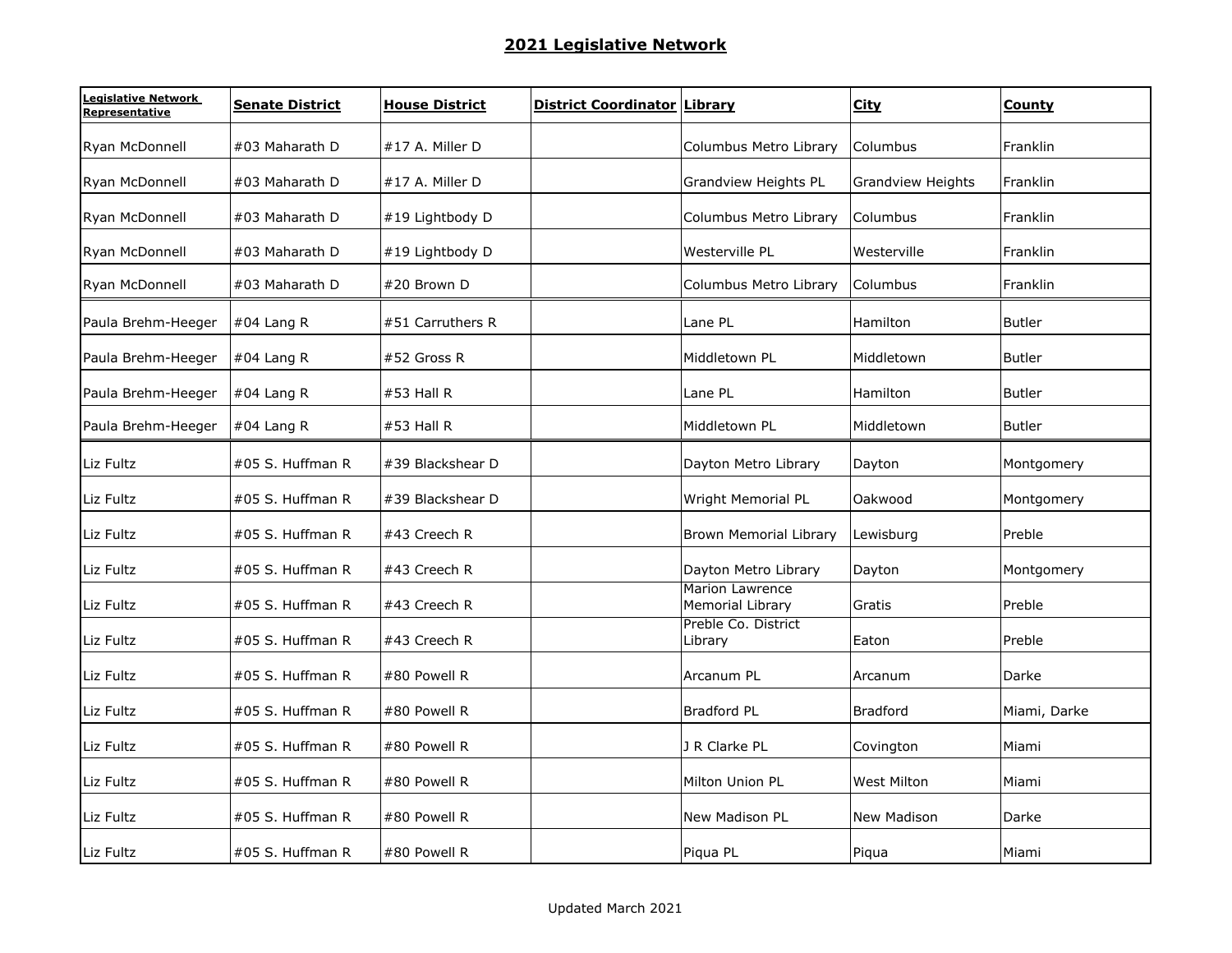| Legislative Network<br>Representative | <b>Senate District</b> | <b>House District</b> | <b>District Coordinator Library</b> |                                    | <b>City</b>      | <b>County</b> |
|---------------------------------------|------------------------|-----------------------|-------------------------------------|------------------------------------|------------------|---------------|
| Liz Fultz                             | #05 S. Huffman R       | #80 Powell R          |                                     | Tipp City PL                       | <b>Tipp City</b> | Miami         |
| Liz Fultz                             | #05 S. Huffman R       | #80 Powell R          |                                     | Troy-Miami Co. PL                  | Troy             | Miami         |
| Liz Fultz                             | #06 Antani R           | #40 Plummer R         |                                     | Dayton Metro Library               | Dayton           | Montgomery    |
| Liz Fultz                             | #06 Antani R           | #41 White R           |                                     | Wright Memorial PL                 | Oakwood          | Montgomery    |
| Liz Fultz                             | #06 Antani R           | #41 White R           |                                     | Dayton Metro Library               | Dayton           | Montgomery    |
| Liz Fultz                             | #06 Antani R           | #41 White R           |                                     | Washington-Centerville<br>PL       | Centerville      | Montgomery    |
| Liz Fultz                             | #06 Antani R           | #42 Young R           |                                     | Dayton Metro Library               | Dayton           | Montgomery    |
| Liz Fultz                             | #06 Antani R           | #42 Young R           |                                     | Germantown PL                      | Germantown       | Montgomery    |
| Paula Brehm-Heeger                    | #07 Wilson R           | #27 Brinkman R        |                                     | PL of Cincinnati &<br>Hamilton Co. | Cincinnati       | Hamilton      |
| Paula Brehm-Heeger                    | #07 Wilson R           | #54 Zeltwanger R      |                                     | Lebanon PL                         | Lebanon          | Warren        |
| Paula Brehm-Heeger                    | #07 Wilson R           | #54 Zeltwanger R      |                                     | Mason PL                           | Mason            | Warren        |
| Paula Brehm-Heeger                    | #07 Wilson R           | #62 Lipps R           |                                     | Franklin PL                        | Franklin         | Warren        |
| Paula Brehm-Heeger                    | #07 Wilson R           | #62 Lipps R           |                                     | Mary L Cook PL                     | Waynesville      | Warren        |
| Paula Brehm-Heeger                    | #07 Wilson R           | #62 Lipps R           |                                     | Salem Township PL                  | Morrow           | Warren        |
| Paula Brehm-Heeger                    | #08 Blessing R         | #28 Miranda D         |                                     | PL of Cincinnati &<br>Hamilton Co. | Cincinnati       | Hamilton      |
| Paula Brehm-Heeger                    | #08 Blessing R         | #29 Abrams R          |                                     | PL of Cincinnati &<br>Hamilton Co. | Cincinnati       | Hamilton      |
| Paula Brehm-Heeger                    | #08 Blessing R         | #30 Seitz R           |                                     | PL of Cincinnati &<br>Hamilton Co. | Cincinnati       | Hamilton      |
| Paula Brehm-Heeger                    | #09 Thomas D           | #31 Kelly D           |                                     | PL of Cincinnati &<br>Hamilton Co. | Cincinnati       | Hamilton      |
| Paula Brehm-Heeger                    | #09 Thomas D           | #32 Ingram D          |                                     | PL of Cincinnati &<br>Hamilton Co. | Cincinnati       | Hamilton      |
| Paula Brehm-Heeger                    | #09 Thomas D           | #33 Denson D          |                                     | PL of Cincinnati &<br>Hamilton Co. | Cincinnati       | Hamilton      |
| Karl Colon                            | #10 Hackett R          | #73 Lampton R         |                                     | Greene Co. PL                      | Xenia            | Greene        |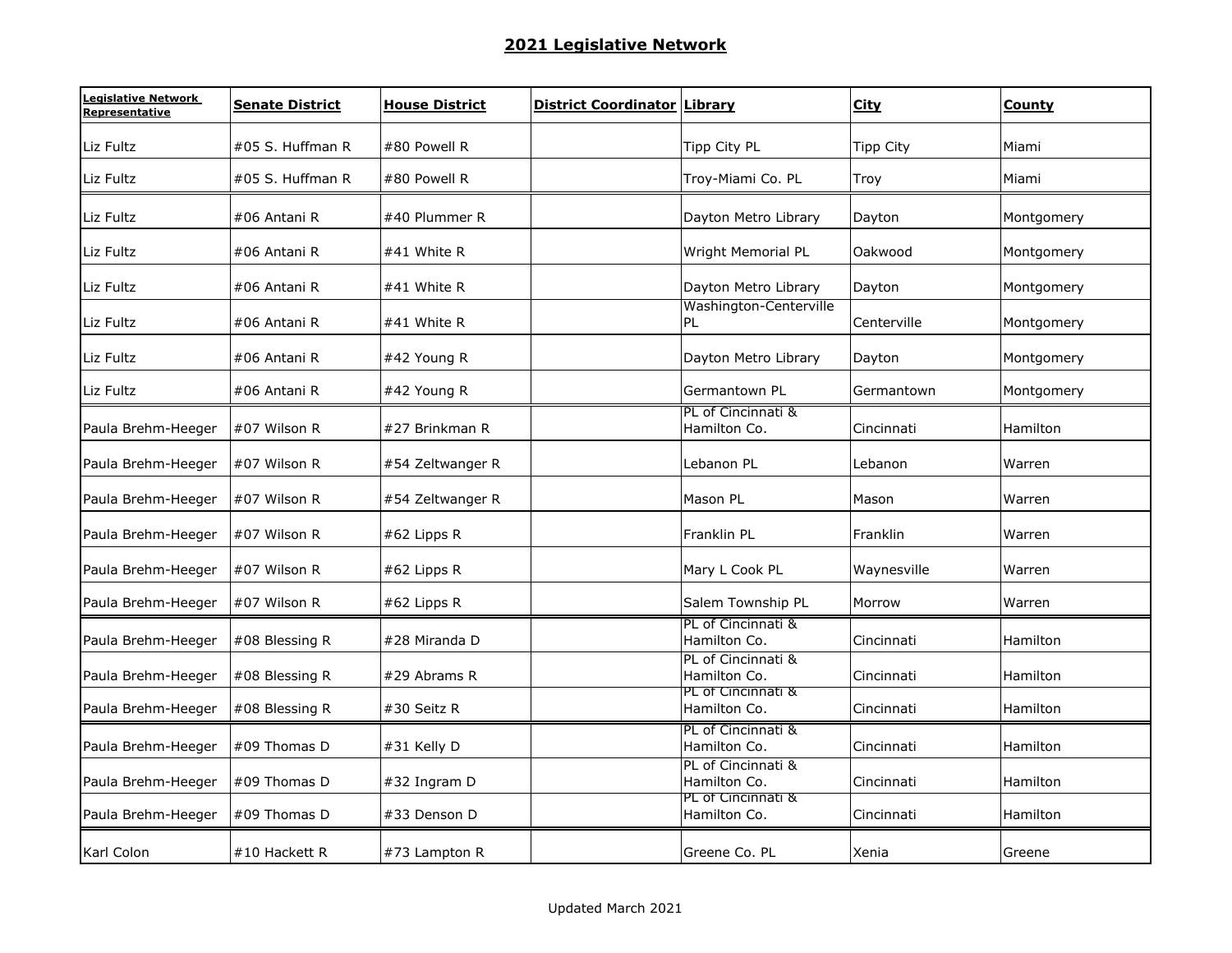| Legislative Network<br>Representative | <b>Senate District</b> | <b>House District</b> | <b>District Coordinator Library</b> |                                                                    | <b>City</b>         | <b>County</b> |
|---------------------------------------|------------------------|-----------------------|-------------------------------------|--------------------------------------------------------------------|---------------------|---------------|
| Karl Colon                            | #10 Hackett R          | #74 Dean R            |                                     | Greene Co. PL                                                      | Xenia               | Greene        |
| Karl Colon                            | #10 Hackett R          | #74 Dean R            |                                     | Hurt/Battelle Memorial<br>Library of West Jefferson West Jefferson |                     | Madison       |
| Karl Colon                            | #10 Hackett R          | #74 Dean R            |                                     | London PL                                                          | London              | Madison       |
| Karl Colon                            | #10 Hackett R          | #74 Dean R            |                                     | Mt. Sterling PL                                                    | Mt. Sterling        | Madison       |
| Karl Colon                            | #10 Hackett R          | #74 Dean R            |                                     | Plain City PL                                                      | Plain City          | Madison       |
| Karl Colon                            | #10 Hackett R          | #79 Koehler R         |                                     | Clark Co. PL                                                       | Springfield         | Clark         |
| Karl Colon                            | #10 Hackett R          | #79 Koehler R         |                                     | New Carlisle PL                                                    | <b>New Carlisle</b> | Clark         |
| Jason Kucsma                          | #11 Fedor D            | #44 Hicks-Hudson D    |                                     | Toledo-Lucas Co. PL                                                | Toledo              | Lucas         |
| Jason Kucsma                          | #11 Fedor D            | #45 Sobecki D         |                                     | Toledo-Lucas Co. PL                                                | Toledo              | Lucas         |
| Jason Kucsma                          | #11 Fedor D            | #46 Sheehy D          |                                     | Toledo-Lucas Co. PL                                                | Toledo              | Lucas         |
| Suzanne Cline                         | #12 M. Huffman R       | #04 Cupp R            | Gary Fraser                         | <b>Bluffton PL</b>                                                 | <b>Bluffton</b>     | Allen         |
| Suzanne Cline                         | #12 M. Huffman R       | #04 Cupp R            | Gary Fraser                         | Delphos PL                                                         | Delphos             | Allen         |
| Suzanne Cline                         | #12 M. Huffman R       | $#04$ Cupp R          | Gary Fraser                         | Lima PL                                                            | Lima                | Allen         |
| Suzanne Cline                         | #12 M. Huffman R       | #84 Manchester R      |                                     | Auglaize Co. District PL                                           | Wapakoneta          | Auglaize      |
| Suzanne Cline                         | #12 M. Huffman R       | #84 Manchester R      |                                     | Coldwater PL                                                       | Coldwater           | Mercer        |
| Suzanne Cline                         | #12 M. Huffman R       | #84 Manchester R      |                                     | Fort Recovery PL                                                   | Fort Recovery       | Mercer        |
| Suzanne Cline                         | #12 M. Huffman R       | #84 Manchester R      |                                     | Greenville PL                                                      | Greenville          | Darke         |
| Suzanne Cline                         | #12 M. Huffman R       | #84 Manchester R      |                                     | Mercer Co. District<br>Library                                     | Celina              | Mercer        |
| Suzanne Cline                         | #12 M. Huffman R       | #84 Manchester R      |                                     | Rockford Carnegie<br>Library                                       | Rockford            | Mercer        |
| Suzanne Cline                         | #12 M. Huffman R       | #84 Manchester R      |                                     | Shelby Co. Libraries                                               | Sidney              | Shelby        |
| Suzanne Cline                         | #12 M. Huffman R       | #84 Manchester R      |                                     | Worch Memorial PL                                                  | Versailles          | Darke         |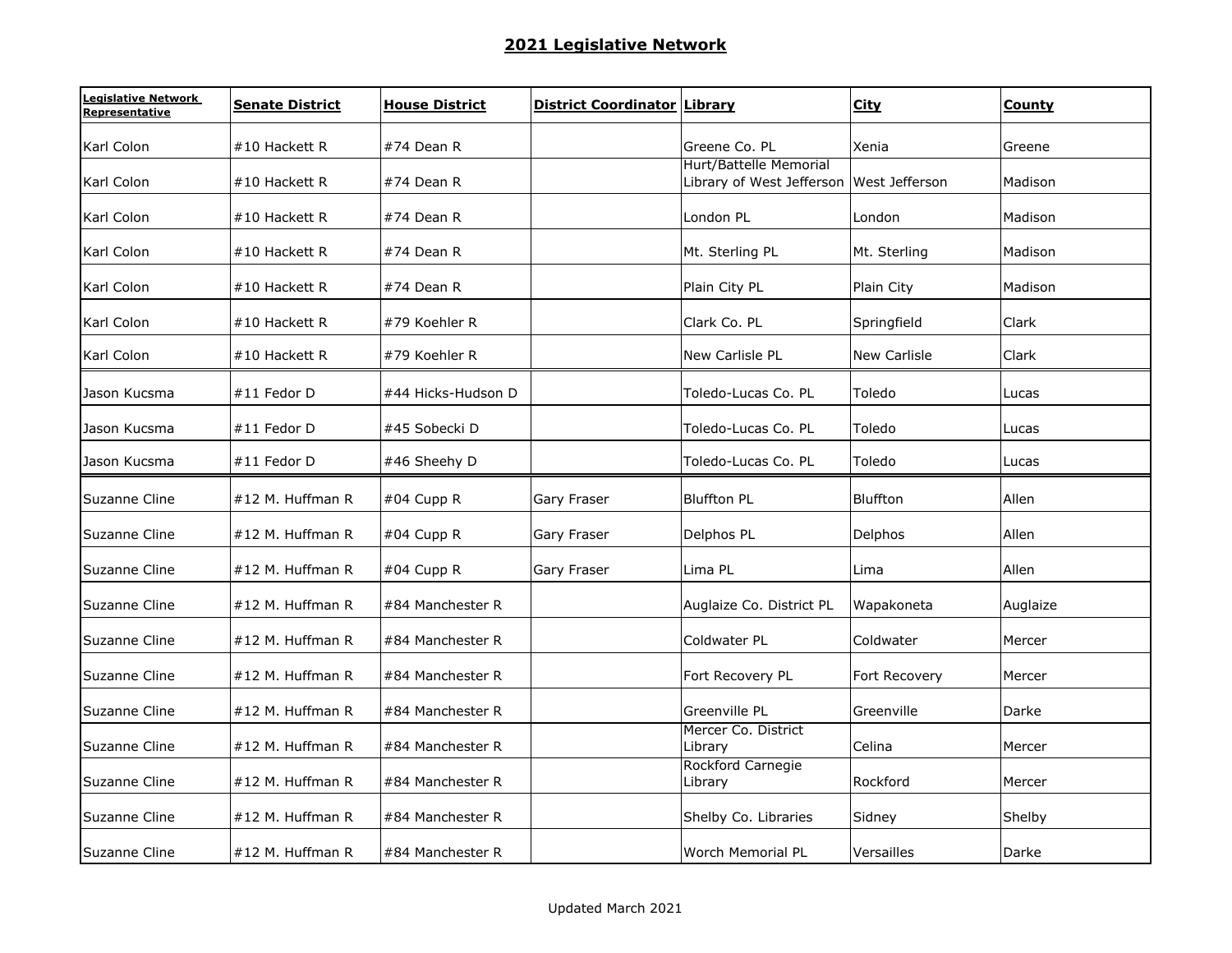| Legislative Network<br>Representative | <b>Senate District</b> | <b>House District</b> | <b>District Coordinator Library</b> |                                                   | <b>City</b>   | County       |
|---------------------------------------|------------------------|-----------------------|-------------------------------------|---------------------------------------------------|---------------|--------------|
| Suzanne Cline                         | #12 M. Huffman R       | #85 Vitale R          |                                     | Champaign Co. Library                             | Urbana        | Champaign    |
| Suzanne Cline                         | #12 M. Huffman R       | #85 Vitale R          |                                     | Dr Earl S Sloan Library                           | Zanesfield    | Logan        |
| Suzanne Cline                         | #12 M. Huffman R       | #85 Vitale R          |                                     | Logan Co. District<br>Library                     | Bellefontaine | Logan        |
| Suzanne Cline                         | #12 M. Huffman R       | #85 Vitale R          |                                     | Mechanicsburg PL                                  | Mechanicsburg | Champaign    |
| Suzanne Cline                         | #12 M. Huffman R       | #85 Vitale R          |                                     | Shelby Co. Libraries                              | Sidney        | Shelby       |
| Suzanne Cline                         | #12 M. Huffman R       | #85 Vitale R          |                                     | St. Paris PL                                      | St. Paris     | Champaign    |
| Anastasia Diamond-<br>Ortiz           | #13 Manning R          | #55 G. Manning R      |                                     | Avon Lake PL                                      | Avon Lake     | Lorain       |
| Anastasia Diamond-<br>Ortiz           | #13 Manning R          | #55 G. Manning R      |                                     | Elyria PL                                         | Elyria        | Lorain       |
| Anastasia Diamond-<br>Ortiz           | #13 Manning R          | #55 G. Manning R      |                                     | <b>Grafton-Midview PL</b>                         | Grafton       | Lorain       |
| Anastasia Diamond-<br>Ortiz           | $#13$ Manning R        | #55 G. Manning R      |                                     | Lorain PL                                         | Lorain        | Lorain       |
| Anastasia Diamond-<br>Ortiz           | #13 Manning R          | #56 J. Miller D       |                                     | Amherst PL                                        | Amherst       | Lorain       |
| Anastasia Diamond-<br>Ortiz           | #13 Manning R          | #56 J. Miller D       |                                     | Lorain PL                                         | Lorain        | Lorain       |
| Anastasia Diamond-<br>Ortiz           | #13 Manning R          | #56 J. Miller D       |                                     | Oberlin PL                                        | Oberlin       | Lorain       |
| Anastasia Diamond-<br>Ortiz           | #13 Manning R          | #57 Stein R           |                                     | <b>Bellevue PL</b>                                | Bellevue      | Huron        |
| Anastasia Diamond-<br>Ortiz           | #13 Manning R          | #57 Stein R           |                                     | <b>Extension Library District</b><br>of Huron Co. | Willard       | Huron        |
| Anastasia Diamond-<br>Ortiz           | #13 Manning R          | #57 Stein R           |                                     | Monroeville PL                                    | Monroeville   | Huron        |
| Anastasia Diamond-<br>Ortiz           | #13 Manning R          | #57 Stein R           |                                     | New London PL                                     | New London    | Huron        |
| Anastasia Diamond-<br>Ortiz           | #13 Manning R          | #57 Stein R           |                                     | Norwalk PL                                        | Norwalk       | Huron        |
| Anastasia Diamond-<br>Ortiz           | #13 Manning R          | #57 Stein R           |                                     | Herrick Memorial Library Wellington               |               | Lorain       |
| James Hill                            | #14 Johnson R          | #65 Schmidt R         |                                     | Clermont Co. PL                                   | Batavia       | Clermont     |
| James Hill                            | #14 Johnson R          | #66 Bird R            |                                     | Brown Co. PL                                      | Mt. Orab      | <b>Brown</b> |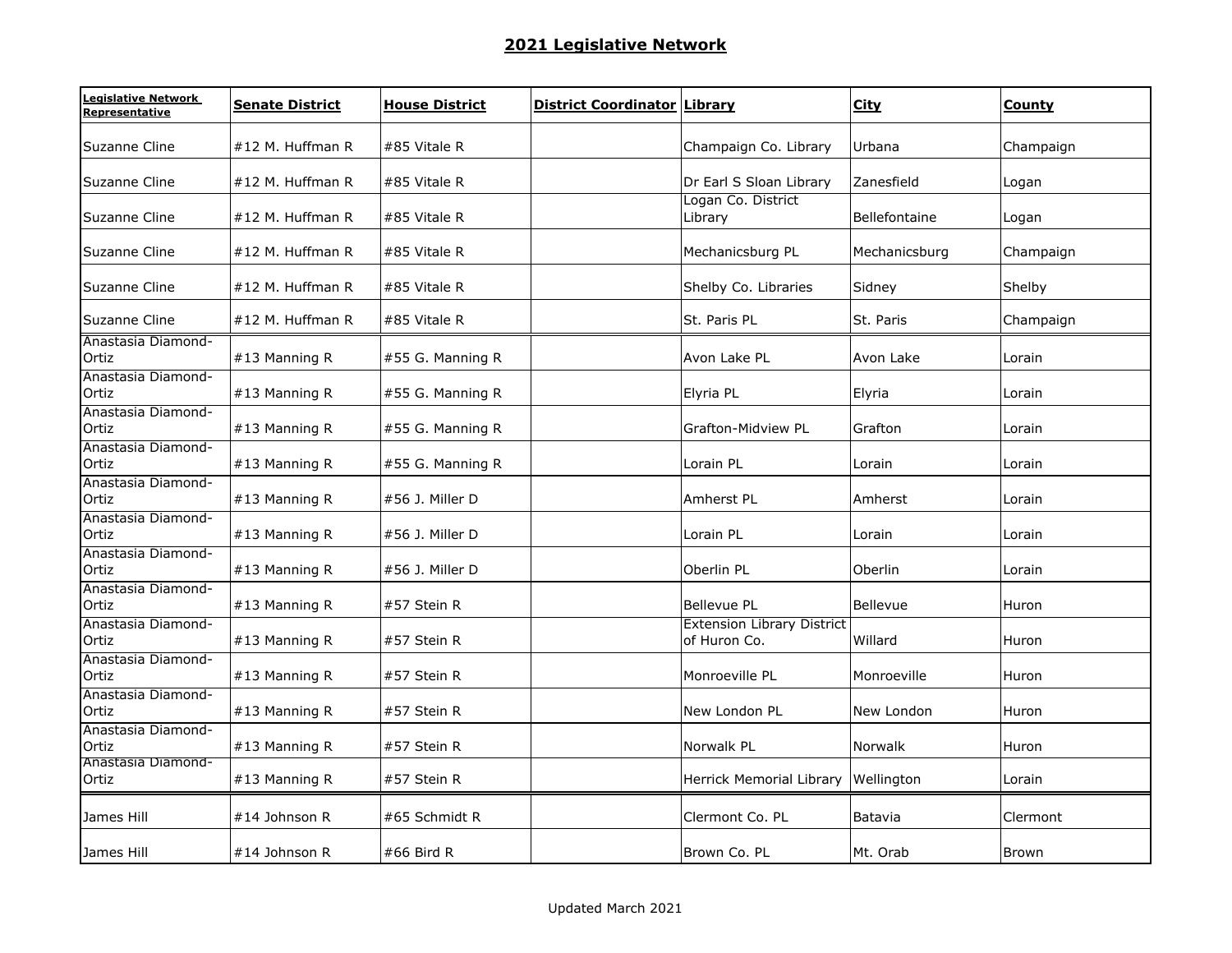| Legislative Network<br>Representative | <b>Senate District</b> | <b>House District</b> | <b>District Coordinator Library</b> |                                  | <b>City</b>              | County   |
|---------------------------------------|------------------------|-----------------------|-------------------------------------|----------------------------------|--------------------------|----------|
| James Hill                            | #14 Johnson R          | #66 Bird R            |                                     | Clermont Co. PL                  | Batavia                  | Clermont |
| James Hill                            | #14 Johnson R          | #66 Bird R            |                                     | Union Township PL                | Ripley                   | Brown    |
| James Hill                            | #14 Johnson R          | #90 Baldridge R       |                                     | Adams Co. PL                     | Peebles                  | Adams    |
| James Hill                            | #14 Johnson R          | #90 Baldridge R       |                                     | Portsmouth PL                    | Portsmouth               | Scioto   |
| Ryan McDonnell                        | #15 Craig D            | #18 Boggs D           |                                     | <b>Bexley PL</b>                 | Columbus                 | Franklin |
| Ryan McDonnell                        | #15 Craig D            | #18 Boggs D           |                                     | Columbus Metro Library           | Columbus                 | Franklin |
| Ryan McDonnell                        | #15 Craig D            | #18 Boggs D           |                                     | Grandview Heights PL             | <b>Grandview Heights</b> | Franklin |
| Ryan McDonnell                        | #15 Craig D            | #25 Jarrells D        |                                     | Columbus Metro Library           | Columbus                 | Franklin |
| Ryan McDonnell                        | #15 Craig D            | #26 Crawley D         |                                     | Columbus Metro Library           | Columbus                 | Franklin |
| Ryan McDonnell                        | #16 Kunze R            | #21 Liston D          |                                     | Columbus Metro Library           | Columbus                 | Franklin |
| Ryan McDonnell                        | #16 Kunze R            | #21 Liston D          |                                     | Worthington Libraries            | Worthington              | Franklin |
| Ryan McDonnell                        | #16 Kunze R            | $#23$ Lanese R        |                                     | Columbus Metro Library           | Columbus                 | Franklin |
| Ryan McDonnell                        | #16 Kunze R            | #23 Lanese R          |                                     | Southwest PL                     | <b>Grove City</b>        | Franklin |
| Ryan McDonnell                        | #16 Kunze R            | #24 Russo D           |                                     | Columbus Metro Library           | Columbus                 | Franklin |
| Ryan McDonnell                        | #16 Kunze R            | #24 Russo D           |                                     | Southwest PL                     | <b>Grove City</b>        | Franklin |
| Ryan McDonnell                        | #16 Kunze R            | #24 Russo D           |                                     | Upper Arlington PL               | <b>Upper Arlington</b>   | Franklin |
| James Hill                            | #17 Peterson R         | #91 Wilkin R          |                                     | <b>Blanchester PL</b>            | Blanchester              | Clinton  |
| James Hill                            | #17 Peterson R         | #91 Wilkin R          |                                     | Garnet A Wilson PL Pike<br>Co.   | Waverly                  | Pike     |
| James Hill                            | #17 Peterson R         | #91 Wilkin R          |                                     | Highland Co. District<br>Library | Hillsboro                | Highland |
| James Hill                            | #17 Peterson R         | #91 Wilkin R          |                                     | Sabina PL                        | Sabina                   | Clinton  |
| James Hill                            | #17 Peterson R         | #91 Wilkin R          |                                     | Wilmington PL                    | Wilmington               | Clinton  |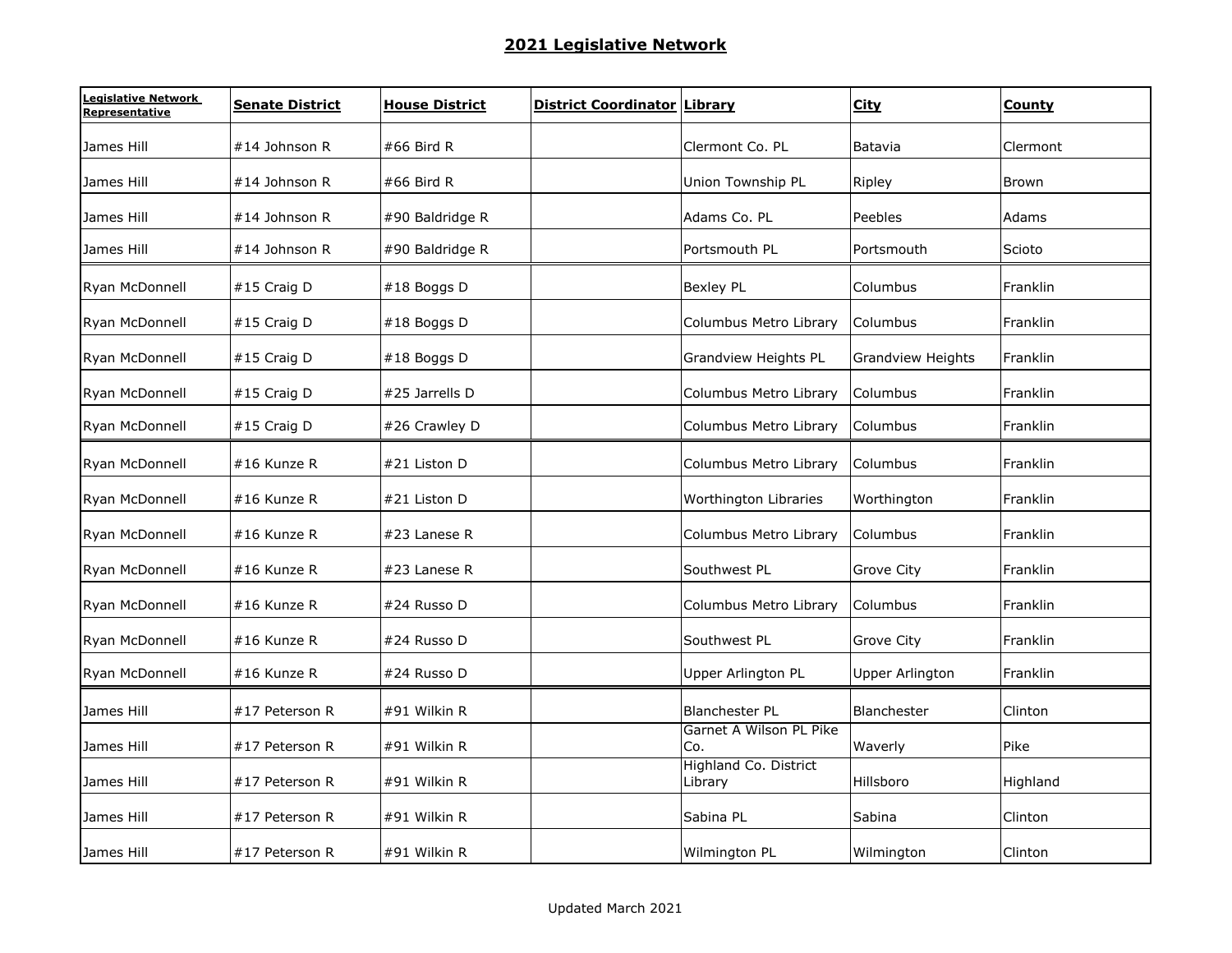| Legislative Network<br>Representative | <b>Senate District</b> | <b>House District</b> | <b>District Coordinator Library</b> |                                                 | <b>City</b>                      | County   |
|---------------------------------------|------------------------|-----------------------|-------------------------------------|-------------------------------------------------|----------------------------------|----------|
| James Hill                            | #17 Peterson R         | #92 Johnson R         |                                     | Carnegie PL                                     | <b>Washington Court</b><br>House | Fayette  |
| James Hill                            | #17 Peterson R         | #92 Johnson R         |                                     | Chillicothe & Ross Co. PL Chillicothe           |                                  | Ross     |
| James Hill                            | #17 Peterson R         | #92 Johnson R         |                                     | Pickaway Co. District PL                        | Circleville                      | Pickaway |
| James Hill                            | #17 Peterson R         | #93 Stephens R        | Debbie Saunders                     | Briggs Lawrence Co. PL                          | Ironton                          | Lawrence |
| James Hill                            | #17 Peterson R         | #93 Stephens R        | Debbie Saunders                     | Dr Samuel L Bossard<br>Memorial Library         | Gallipolis                       | Gallia   |
| James Hill                            | #17 Peterson R         | #93 Stephens R        | Debbie Saunders                     | <b>Herbert Wescoat</b><br>Memorial Library      | McArthur                         | Vinton   |
| James Hill                            | #17 Peterson R         | #93 Stephens R        | Debbie Saunders                     | Jackson City Library                            | Jackson                          | Jackson  |
| James Hill                            | #17 Peterson R         | #93 Stephens R        | Debbie Saunders                     | Oak Hill PL                                     | Oak Hill                         | Jackson  |
| James Hill                            | #17 Peterson R         | #93 Stephens R        | <b>Debbie Saunders</b>              | <b>Sylvester Memorial</b><br><b>Wellston PL</b> | Wellston                         | Jackson  |
| Stacey Richardson                     | #18 Cirino R           | #61 Callender R       |                                     | Kirtland PL                                     | Kirtland                         | Lake     |
| Stacey Richardson                     | #18 Cirino R           | #61 Callender R       |                                     | Madison PL                                      | Madison                          | Lake     |
| Stacey Richardson                     | #18 Cirino R           | #61 Callender R       |                                     | Mentor PL                                       | Mentor                           | Lake     |
| Stacey Richardson                     | #18 Cirino R           | #61 Callender R       |                                     | Morley Library                                  | Painesville                      | Lake     |
| Stacey Richardson                     | #18 Cirino R           | #61 Callender R       |                                     | Perry PL                                        | Perry                            | Lake     |
| Stacey Richardson                     | #18 Cirino R           | #75 Pavliga R         |                                     | Kent Free Library                               | Kent                             | Portage  |
| Stacey Richardson                     | #18 Cirino R           | #75 Pavliga R         |                                     | Portage Co. District<br>Library                 | Garrettsville                    | Portage  |
| Stacey Richardson                     | #18 Cirino R           | #75 Pavliga R         |                                     | Reed Memorial Library                           | Ravenna                          | Portage  |
| Stacey Richardson                     | #18 Cirino R           | #76 Grendell R        |                                     | <b>Burton PL</b>                                | <b>Burton</b>                    | Geauga   |
| Stacey Richardson                     | #18 Cirino R           | #76 Grendell R        |                                     | Geauga Co. PL                                   | Chardon                          | Geauga   |
| Stacey Richardson                     | #18 Cirino R           | #76 Grendell R        |                                     | Portage Co. District<br>Library                 | Garrettsville                    | Portage  |
| George Needham                        | #19 Brenner R          | #22 Leland D          |                                     | Columbus Metro Library                          | Columbus                         | Franklin |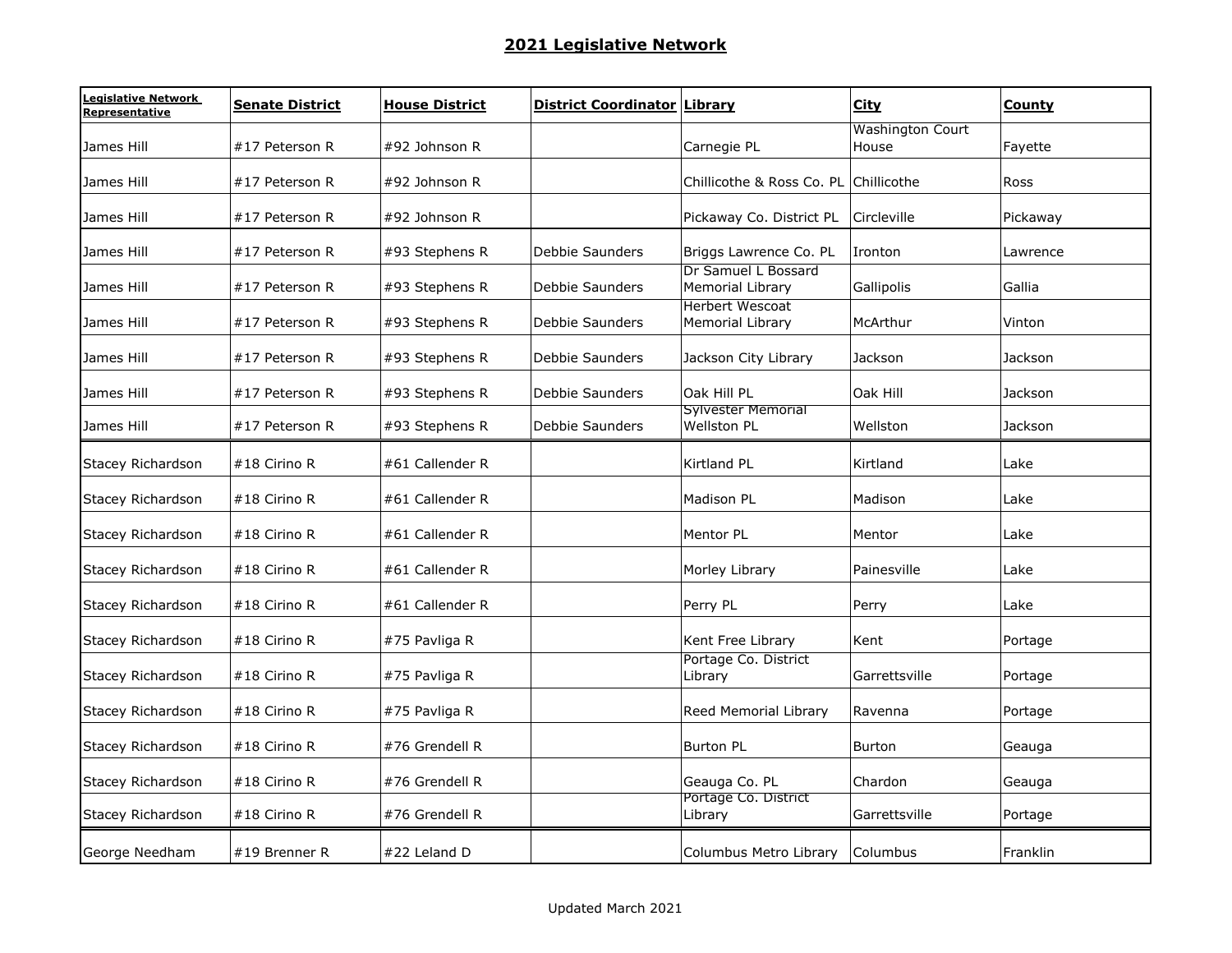| Legislative Network<br>Representative | <b>Senate District</b> | <b>House District</b> | <b>District Coordinator Library</b> |                                   | <b>City</b>       | County    |
|---------------------------------------|------------------------|-----------------------|-------------------------------------|-----------------------------------|-------------------|-----------|
|                                       |                        |                       |                                     | Delaware Co. District             |                   |           |
| George Needham                        | #19 Brenner R          | #67 Jordan R          |                                     | Library                           | Delaware          | Delaware  |
| George Needham                        | #19 Brenner R          | #67 Jordan R          |                                     | Wornstaff Memorial PL             | Ashley            | Delaware  |
| George Needham                        | #19 Brenner R          | #68 Carfagna R        |                                     | Centerburg PL                     | Centerburg        | Knox      |
|                                       |                        |                       |                                     | Community Library-                |                   |           |
| George Needham                        | #19 Brenner R          | #68 Carfagna R        |                                     | Sunbury                           | Sunbury           | Delaware  |
|                                       |                        |                       |                                     | Delaware Co. District             |                   |           |
| George Needham                        | #19 Brenner R          | #68 Carfagna R        |                                     | Library<br>PL of Mount Vernon &   | Delaware          | Delaware  |
| George Needham                        | #19 Brenner R          | #68 Carfagna R        |                                     | Knox Co.                          | Mount Vernon      | Knox      |
| George Needham                        | #19 Brenner R          | #68 Carfagna R        |                                     | Westerville PL                    | Westerville       | Delaware  |
|                                       |                        |                       |                                     | Fairfield Co. District            |                   |           |
| Tony Howard                           | #20 Schaffer R         | #77 LaRe R            |                                     | Library                           | Lancaster         | Fairfield |
| Tony Howard                           | #20 Schaffer R         | $#77$ LaRe R          |                                     | Pickerington PL                   | Pickerington      | Fairfield |
|                                       |                        |                       |                                     | Fairfield Co. District            |                   |           |
| <b>Tony Howard</b>                    | #20 Schaffer R         | #78 Stewart R         |                                     | Library                           | Lancaster         | Fairfield |
| Tony Howard                           | #20 Schaffer R         | #78 Stewart R         |                                     | K L Simpson-Morgan Co.<br>Library | McConnelsville    | Morgan    |
|                                       |                        |                       |                                     | Logan-Hocking Co.                 |                   |           |
| Tony Howard                           | #20 Schaffer R         | #78 Stewart R         |                                     | District Library                  | Logan             | Hocking   |
| Tony Howard                           | #20 Schaffer R         | #78 Stewart R         |                                     | Pickaway Co. District PL          | Circleville       | Pickaway  |
|                                       |                        |                       |                                     | <b>Wagnalls Memorial</b>          |                   |           |
| Tony Howard                           | #20 Schaffer R         | #78 Stewart R         |                                     | Library                           | Lithopolis        | Fairfield |
| Tony Howard                           | #20 Schaffer R         | #97 Holmes R          |                                     | Guernsey Co. District PL          | Cambridge         | Guernsey  |
| Tony Howard                           | #20 Schaffer R         | #97 Holmes R          |                                     | Muskingum Co. Library<br>System   | Zanesville        | Muskingum |
|                                       |                        |                       |                                     | Cleveland Heights-                |                   |           |
| <b>Andrew Mangels</b>                 | #21 Williams D         | #09 Boyd D            |                                     | University Heights PL             | Cleveland Heights | Cuyahoga  |
| <b>Andrew Mangels</b>                 | #21 Williams D         | #09 Boyd D            |                                     | <b>Cleveland PL</b>               | Cleveland         | Cuyahoga  |
| <b>Andrew Mangels</b>                 | #21 Williams D         | #09 Boyd D            |                                     | Shaker Heights PL                 | Shaker Heights    | Cuyahoga  |
|                                       |                        |                       |                                     |                                   |                   |           |
| <b>Andrew Mangels</b>                 | #21 Williams D         | #10 Upchurch D        |                                     | Cleveland PL                      | Cleveland         | Cuyahoga  |
| <b>Andrew Mangels</b>                 | #21 Williams D         | #11 Howse D           |                                     | Cleveland PL                      | Cleveland         | Cuyahoga  |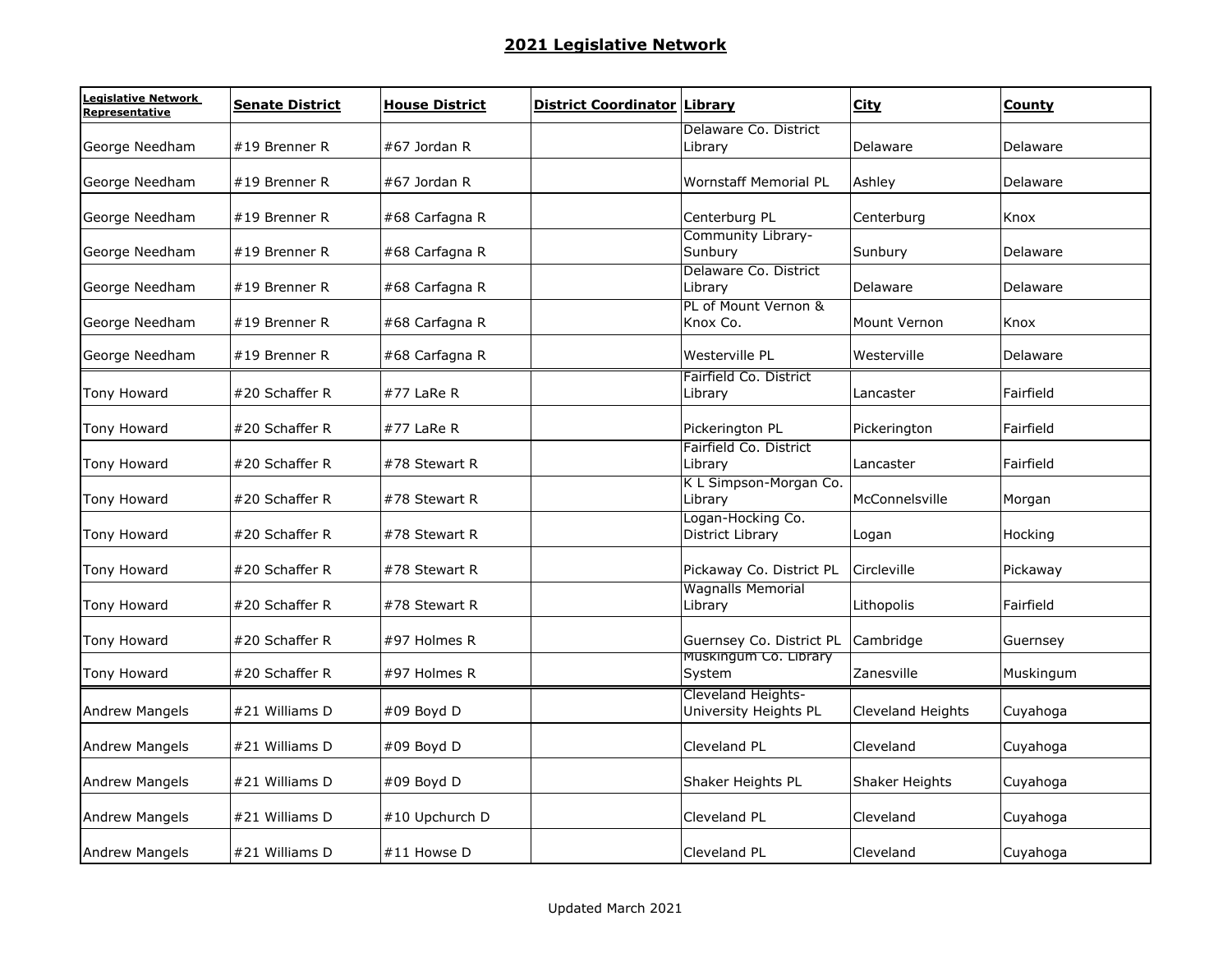| Legislative Network<br>Representative | <b>Senate District</b> | <b>House District</b> | <b>District Coordinator Library</b> |                                | <b>City</b> | <b>County</b> |
|---------------------------------------|------------------------|-----------------------|-------------------------------------|--------------------------------|-------------|---------------|
| <b>Andrew Mangels</b>                 | #21 Williams D         | #11 Howse D           |                                     | Cuyahoga Co. PL                | Parma       | Cuyahoga      |
| Chris May                             | #22 Romanchuk R        | #02 John R            |                                     | Mansfield-Richland Co.<br>PL   | Mansfield   | Richland      |
| Chris May                             | #22 Romanchuk R        | #02 John R            |                                     | Marvin Memorial Library        | Shelby      | Richland      |
| Chris May                             | #22 Romanchuk R        | #69 Ray R             |                                     | Medina Co. District<br>Library | Medina      | Medina        |
| Chris May                             | #22 Romanchuk R        | #69 Ray R             |                                     | Wadsworth PL                   | Wadsworth   | Medina        |
| Chris May                             | #22 Romanchuk R        | #70 Kick R            |                                     | Ashland PL                     | Ashland     | Ashland       |
| Chris May                             | #22 Romanchuk R        | #70 Kick R            |                                     | Holmes Co. District PL         | Millersburg | Holmes        |
| Chris May                             | #22 Romanchuk R        | $#70$ Kick R          |                                     | Loudonville PL                 | Loudonville | Ashland       |
| <b>Andrew Mangels</b>                 | #23 Antonio D          | #13 Skindell D        |                                     | Cleveland PL                   | Cleveland   | Cuyahoga      |
| <b>Andrew Mangels</b>                 | #23 Antonio D          | #13 Skindell D        |                                     | Lakewood PL                    | Lakewood    | Cuyahoga      |
| <b>Andrew Mangels</b>                 | #23 Antonio D          | #14 Sweeney D         |                                     | Cleveland PL                   | Cleveland   | Cuyahoga      |
| <b>Andrew Mangels</b>                 | #23 Antonio D          | #14 Sweeney D         |                                     | Cuyahoga Co. PL                | Parma       | Cuyahoga      |
| <b>Andrew Mangels</b>                 | #23 Antonio D          | #15 Crossman D        |                                     | Cleveland PL                   | Cleveland   | Cuyahoga      |
| <b>Andrew Mangels</b>                 | #23 Antonio D          | #15 Crossman D        |                                     | Cuyahoga Co. PL                | Parma       | Cuyahoga      |
| <b>Andrew Mangels</b>                 | #24 Dolan R            | #06 Robinson D        |                                     | Cuyahoga Co. PL                | Parma       | Cuyahoga      |
| <b>Andrew Mangels</b>                 | #24 Dolan R            | #07 Patton R          |                                     | Cleveland PL                   | Cleveland   | Cuyahoga      |
| <b>Andrew Mangels</b>                 | #24 Dolan R            | #07 Patton R          |                                     | Cuyahoga Co. PL                | Parma       | Cuyahoga      |
| <b>Andrew Mangels</b>                 | #24 Dolan R            | #16 Smith D           |                                     | Cleveland PL                   | Cleveland   | Cuyahoga      |
| <b>Andrew Mangels</b>                 | #24 Dolan R            | #16 Smith D           |                                     | Cuyahoga Co. PL                | Parma       | Cuyahoga      |
| <b>Andrew Mangels</b>                 | #24 Dolan R            | #16 Smith D           |                                     | Porter PL                      | Westlake    | Cuyahoga      |
| <b>Andrew Mangels</b>                 | #24 Dolan R            | #16 Smith D           |                                     | Rocky River PL                 | Rocky River | Cuyahoga      |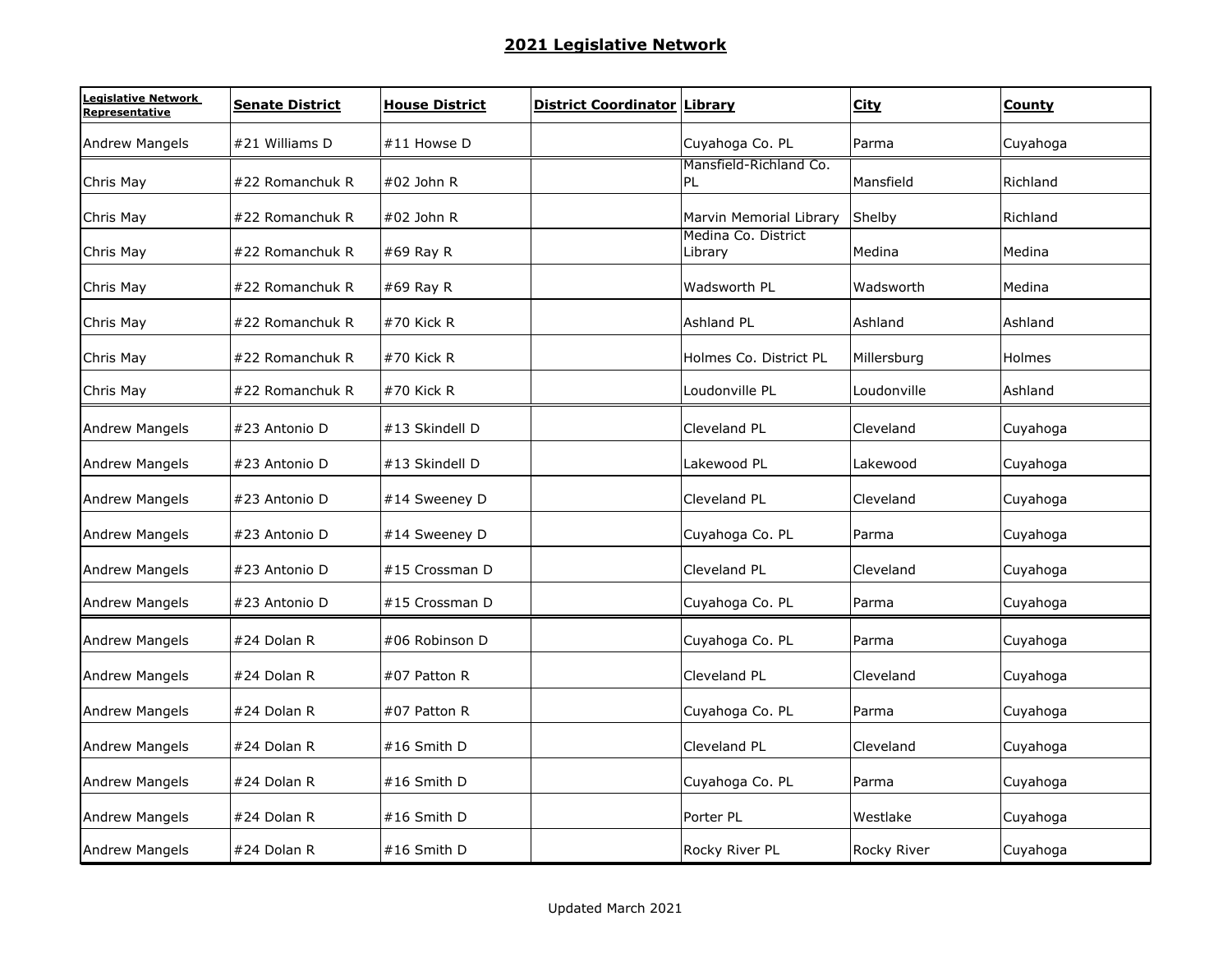| egislative Network.<br>Representative | <b>Senate District</b> | <b>House District</b> | <b>District Coordinator Library</b> |                                    | <b>City</b>     | County   |
|---------------------------------------|------------------------|-----------------------|-------------------------------------|------------------------------------|-----------------|----------|
| <b>Andrew Mangels</b>                 | #25 Yuko D             | #08 K. Smith D        |                                     | Cleveland PL                       | Cleveland       | Cuyahoga |
| <b>Andrew Mangels</b>                 | #25 Yuko D             | #08 K. Smith D        |                                     | Cuyahoga Co. PL                    | Parma           | Cuyahoga |
| <b>Andrew Mangels</b>                 | #25 Yuko D             | #08 K. Smith D        |                                     | <b>East Cleveland PL</b>           | East Cleveland  | Cuyahoga |
| <b>Andrew Mangels</b>                 | #25 Yuko D             | #08 K. Smith D        |                                     | Euclid PL                          | Euclid          | Cuyahoga |
| <b>Andrew Mangels</b>                 | #25 Yuko D             | #12 Brent D           |                                     | Cleveland PL                       | Cleveland       | Cuyahoga |
| <b>Andrew Mangels</b>                 | #25 Yuko D             | #12 Brent D           |                                     | Cuyahoga Co. PL                    | Parma           | Cuyahoga |
| <b>Andrew Mangels</b>                 | #25 Yuko D             | #60 Troy D            |                                     | Fairport PL                        | Fairport Harbor | Lake     |
| <b>Andrew Mangels</b>                 | #25 Yuko D             | #60 Troy D            |                                     | Morley Library                     | Painesville     | Lake     |
| <b>Andrew Mangels</b>                 | #25 Yuko D             | #60 Troy D            |                                     | Wickliffe PL                       | Wickliffe       | Lake     |
| <b>Andrew Mangels</b>                 | #25 Yuko D             | #60 Troy D            |                                     | Willoughby-Eastlake PL             | Willowick       | Lake     |
| Matt Ross                             | #26 Reineke R          | #86 Richardson R      | Nieca Nowels                        | Marion PL                          | Marion          | Marion   |
| Matt Ross                             | #26 Reineke R          | #86 Richardson R      | Nieca Nowels                        | Marysville PL                      | Marysville      | Union    |
| <b>Matt Ross</b>                      | #26 Reineke R          | #86 Richardson R      | Nieca Nowels                        | Plain City PL                      | Plain City      | Madison  |
| Matt Ross                             | #26 Reineke R          | #86 Richardson R      | Nieca Nowels                        | Richwood-North Union<br>PL         | Richwood        | Union    |
| Matt Ross                             | #26 Reineke R          | #87 McClain R         |                                     | <b>Bucyrus PL</b>                  | <b>Bucyrus</b>  | Crawford |
| Matt Ross                             | #26 Reineke R          | #87 McClain R         |                                     | Cardington-Lincoln PL              | Cardington      | Morrow   |
| Matt Ross                             | #26 Reineke R          | #87 McClain R         |                                     | Crestline PL                       | Crestline       | Crawford |
| Matt Ross                             | #26 Reineke R          | #87 McClain R         |                                     | Dorcas Carey PL                    | Carey           | Wyandot  |
| Matt Ross                             | #26 Reineke R          | #87 McClain R         |                                     | Galion PL Association              | Galion          | Crawford |
| <b>Matt Ross</b>                      | #26 Reineke R          | #87 McClain R         |                                     | <b>Mohawk Community</b><br>Library | Sycamore        | Wyandot  |
| Matt Ross                             | #26 Reineke R          | #87 McClain R         |                                     | Mount Gilead PL                    | Mount Gilead    | Morrow   |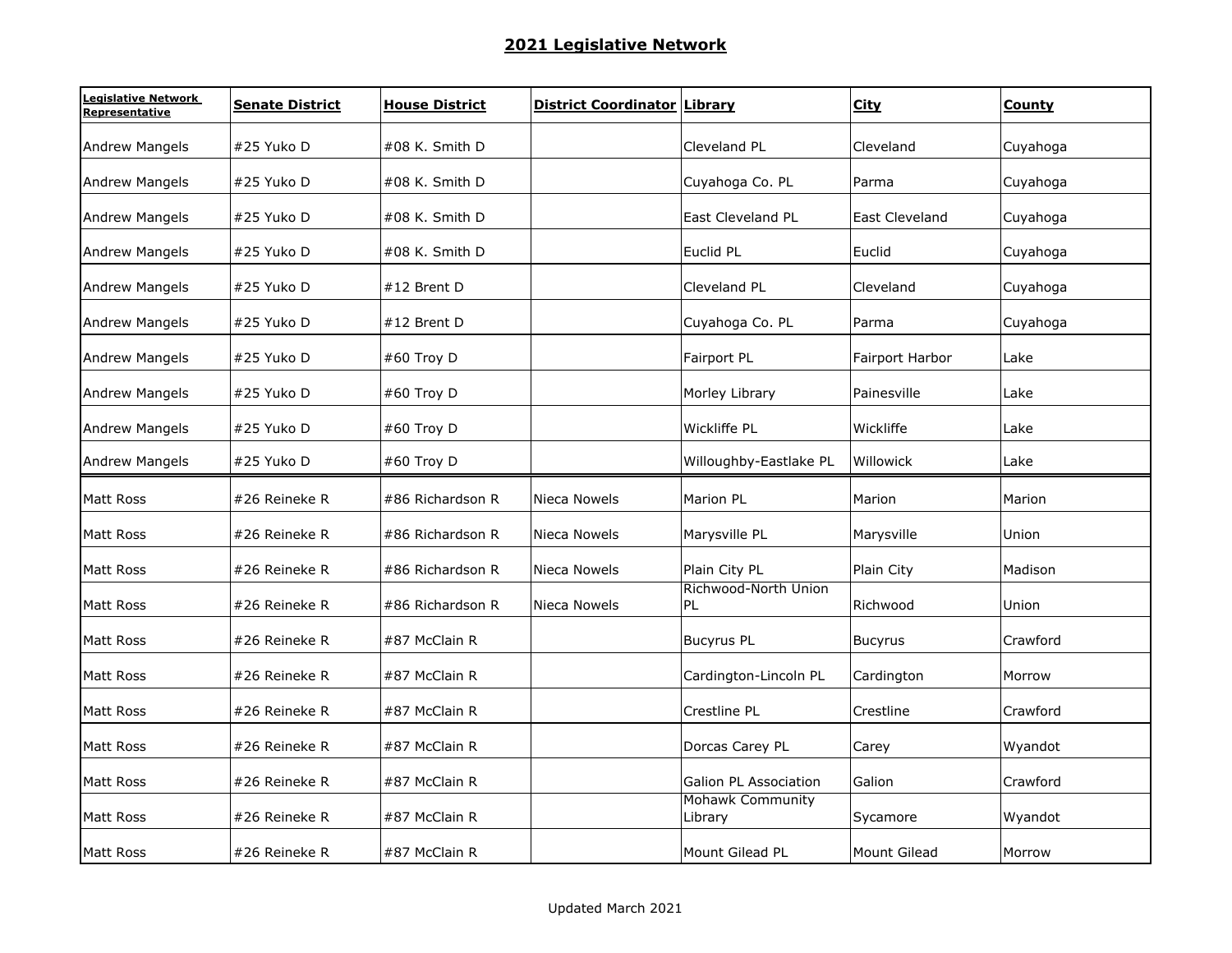| Legislative Network<br>Representative | <b>Senate District</b> | <b>House District</b> | <b>District Coordinator Library</b> |                                               | <b>City</b>           | County       |
|---------------------------------------|------------------------|-----------------------|-------------------------------------|-----------------------------------------------|-----------------------|--------------|
| Matt Ross                             | #26 Reineke R          | #87 McClain R         |                                     | Perry Cook Memorial PL                        | Shauck                | Morrow       |
| Matt Ross                             | #26 Reineke R          | #87 McClain R         |                                     | Selover PL                                    | Chesterville          | Morrow       |
| Matt Ross                             | #26 Reineke R          | #87 McClain R         |                                     | <b>Upper Sandusky</b><br>Community Library    | <b>Upper Sandusky</b> | Wyandot      |
| Matt Ross                             | #26 Reineke R          | #88 Click R           |                                     | <b>Bellevue PL</b>                            | Bellevue              | Sandusky     |
| Matt Ross                             | #26 Reineke R          | $\#88$ Click R        |                                     | <b>Bettsville PL</b>                          | <b>Bettsville</b>     | Seneca       |
| Matt Ross                             | #26 Reineke R          | #88 Click R           |                                     | <b>Birchard PL of Sandusky</b><br>Co.         | Fremont               | Sandusky     |
| Matt Ross                             | #26 Reineke R          | #88 Click R           |                                     | <b>Bliss Memorial PL</b>                      | Bloomville            | Seneca       |
| <b>Matt Ross</b>                      | #26 Reineke R          | #88 Click R           |                                     | Clyde PL                                      | Clyde                 | Sandusky     |
| Matt Ross                             | #26 Reineke R          | #88 Click R           |                                     | Kaubisch Memorial PL                          | Fostoria              | Seneca       |
| <b>Matt Ross</b>                      | #26 Reineke R          | #88 Click R           |                                     | Seneca East PL                                | Attica                | Seneca       |
| <b>Matt Ross</b>                      | #26 Reineke R          | #88 Click R           |                                     | Tiffin-Seneca PL                              | Tiffin                | Seneca       |
| Pam Hickson-<br>Stevenson             | #27 Roegner R          | #01 Wiggam R          |                                     | Orrville PL                                   | Orrville              | Wayne        |
| Pam Hickson-<br>Stevenson             | #27 Roegner R          | #01 Wiggam R          |                                     | Wayne Co. PL                                  | Wooster               | Wayne        |
| Pam Hickson-<br>Stevenson             | #27 Roegner R          | #37 Weinstein D       |                                     | Akron-Summit Co. PL                           | Akron                 | Summit       |
| Pam Hickson-<br>Stevenson             | #27 Roegner R          | #37 Weinstein D       |                                     | Cuyahoga Falls Library                        | Cuyahoga Falls        | Summit       |
| Pam Hickson-<br>Stevenson             | #27 Roegner R          | #37 Weinstein D       |                                     | Hudson Library &<br><b>Historical Society</b> | Hudson                | Summit       |
| Pam Hickson-<br>Stevenson             | #27 Roegner R          | #37 Weinstein D       |                                     | <b>Stow-Munroe Falls PL</b>                   | Stow                  | Summit       |
| Pam Hickson-<br>Stevenson             | #27 Roegner R          | #37 Weinstein D       |                                     | Twinsburg PL                                  | Twinsburg             | Summit       |
| Pam Hickson-<br>Stevenson             | #27 Roegner R          | #38 Roemer R          |                                     | Akron-Summit Co. PL                           | Akron                 | Summit       |
| Pam Hickson-<br>Stevenson             | #27 Roegner R          | #38 Roemer R          |                                     | Canal Fulton PL                               | Canal Fulton          | <b>Stark</b> |
| Pam Hickson-<br>Stevenson             | #27 Roegner R          | #38 Roemer R          |                                     | Massillon PL                                  | Massillon             | <b>Stark</b> |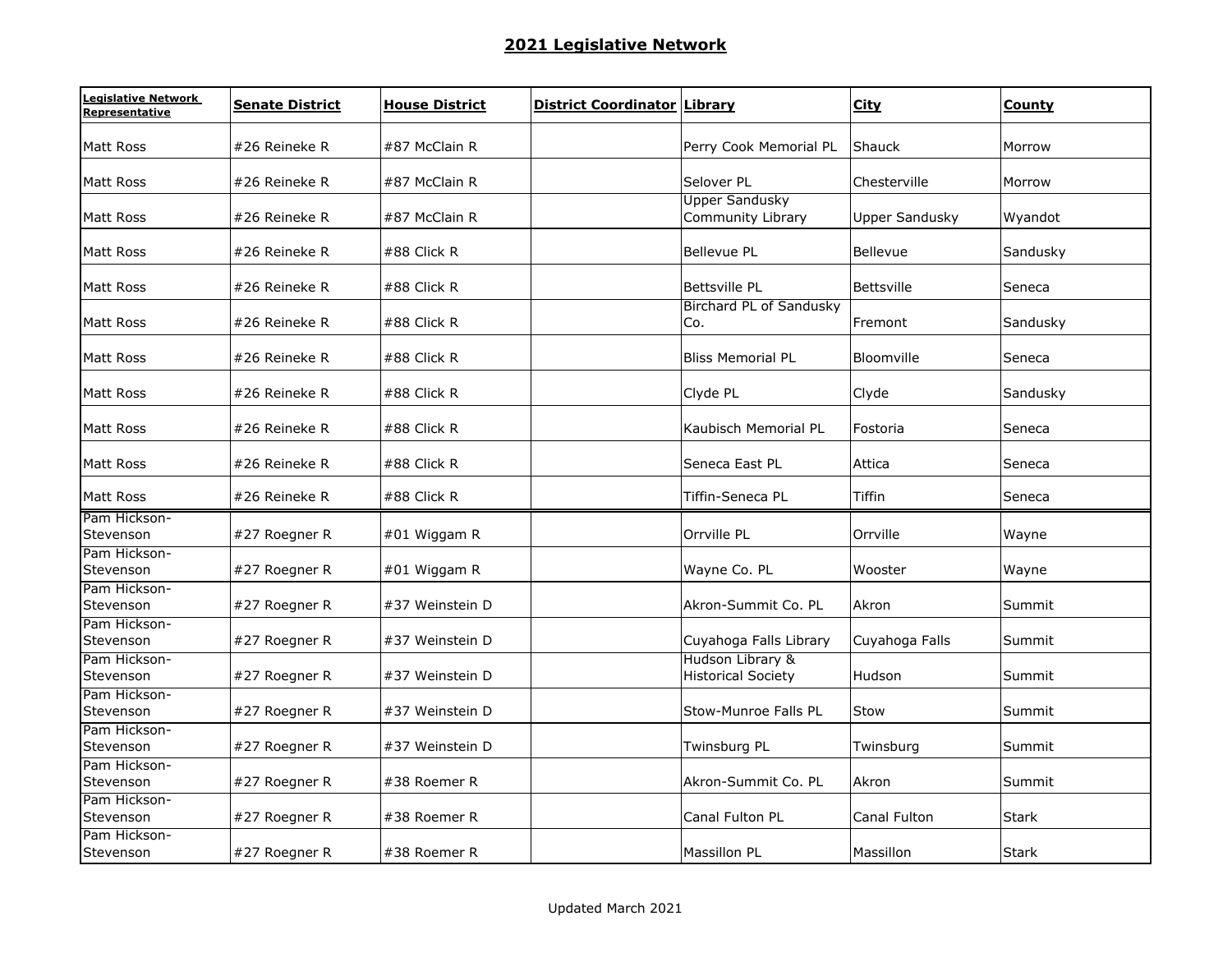| Legislative Network<br>Representative | <b>Senate District</b> | <b>House District</b> | <b>District Coordinator Library</b> |                                               | <b>City</b>     | <b>County</b> |
|---------------------------------------|------------------------|-----------------------|-------------------------------------|-----------------------------------------------|-----------------|---------------|
| Pam Hickson-<br>Stevenson             | #27 Roegner R          | #38 Roemer R          |                                     | Peninsula Library                             | Peninsula       | Summit        |
| Pam Hickson-<br>Stevenson             | #28 Sykes D            | #34 Sykes D           |                                     | Akron-Summit Co. PL                           | Akron           | Summit        |
| Pam Hickson-<br>Stevenson             | #28 Sykes D            | #35 Galonski D        |                                     | Akron-Summit Co. PL                           | Akron           | Summit        |
| Pam Hickson-<br>Stevenson             | #28 Sykes D            | #35 Galonski D        |                                     | Barberton PL                                  | Barberton       | Summit        |
| Pam Hickson-<br>Stevenson             | #28 Sykes D            | #36 DeVitis R         |                                     | Akron-Summit Co. PL                           | Akron           | Summit        |
| Mary Ellen Icaza                      | #29 Schuring R         | #48 Oelslager R       |                                     | North Canton PL                               | North Canton    | <b>Stark</b>  |
| Mary Ellen Icaza                      | #29 Schuring R         | #48 Oelslager R       |                                     | Stark Co. District Library Canton             |                 | <b>Stark</b>  |
| Mary Ellen Icaza                      | #29 Schuring R         | #49 West D            |                                     | <b>Massillon PL</b>                           | Massillon       | <b>Stark</b>  |
| Mary Ellen Icaza                      | #29 Schuring R         | #49 West D            |                                     | Stark Co. District Library                    | Canton          | <b>Stark</b>  |
| Mary Ellen Icaza                      | #29 Schuring R         | #50 Stoltzfus R       |                                     | Louisville PL                                 | Louisville      | <b>Stark</b>  |
| Mary Ellen Icaza                      | #29 Schuring R         | #50 Stoltzfus R       |                                     | Minerva PL                                    | Minerva         | Stark         |
| Mary Ellen Icaza                      | #29 Schuring R         | #50 Stoltzfus R       |                                     | Rodman PL                                     | Alliance        | <b>Stark</b>  |
| Sandi Thompson                        | #30 Hoagland R         | #94 Edwards R         |                                     | Athens Co. PL                                 | Nelsonville     | Athens        |
| Sandi Thompson                        | #30 Hoagland R         | #94 Edwards R         |                                     | Meigs Co. District PL                         | Pomeroy         | Meigs         |
| Sandi Thompson                        | #30 Hoagland R         | #94 Edwards R         |                                     | Washington Co. PL                             | Marietta        | Washington    |
| Sandi Thompson                        | #30 Hoagland R         | #95 Jones R           |                                     | <b>Barnesville Hutton</b><br>Memorial Library | Barnesville     | Belmont       |
| Sandi Thompson                        | #30 Hoagland R         | #95 Jones R           |                                     | Bowerston PL                                  | Bowerston       | Harrison      |
| Sandi Thompson                        | #30 Hoagland R         | #95 Jones R           |                                     | Caldwell PL                                   | Caldwell        | Noble         |
| Sandi Thompson                        | #30 Hoagland R         | #95 Jones R           |                                     | Carroll Co. District<br>Library               | Carrollton      | Carroll       |
| Sandi Thompson                        | #30 Hoagland R         | #95 Jones R           |                                     | Puskarich PL                                  | Cadiz           | Harrison      |
| Sandi Thompson                        | #30 Hoagland R         | #95 Jones R           |                                     | St. Clairsville PL                            | St. Clairsville | Belmont       |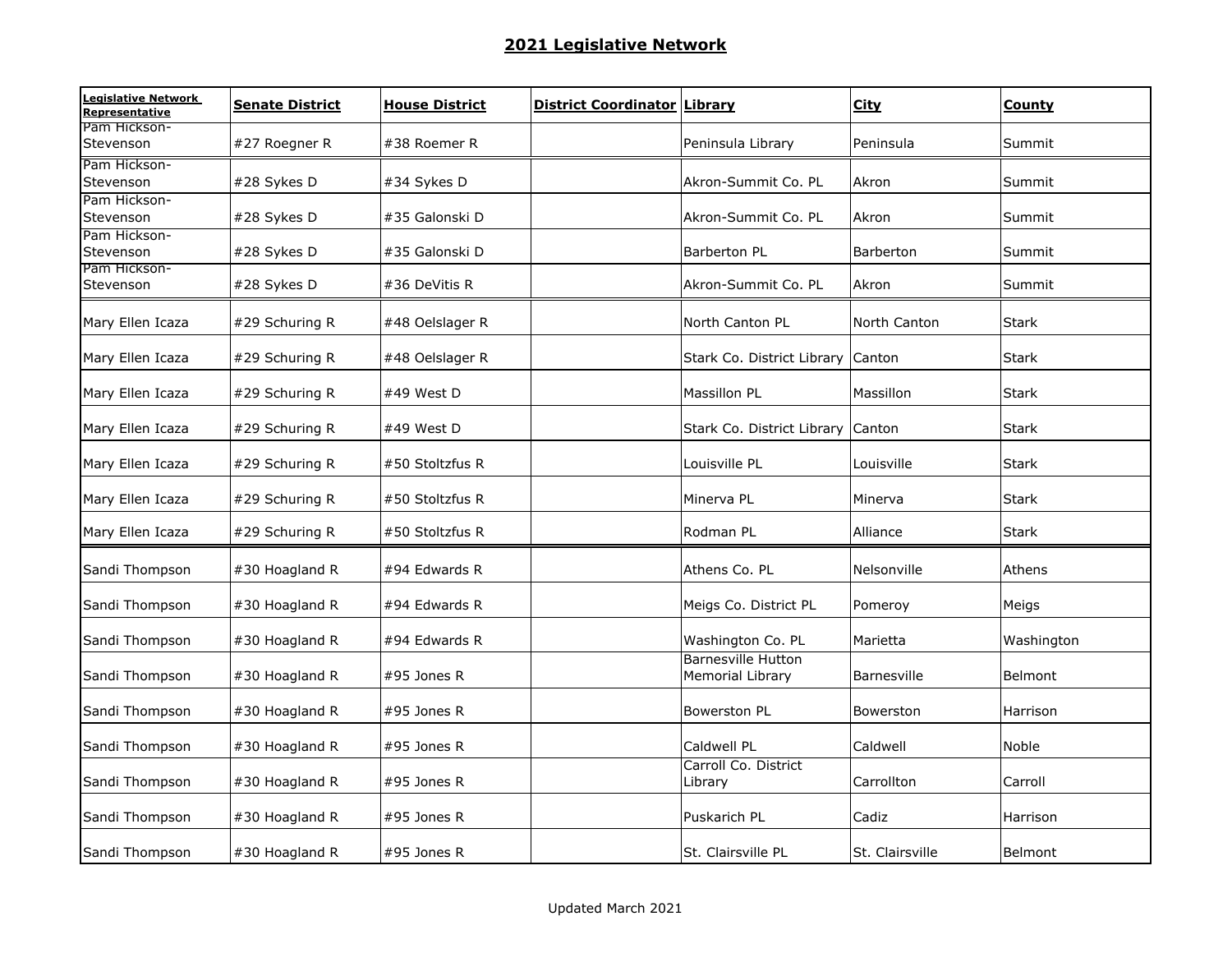| Legislative Network<br>Representative | <b>Senate District</b> | <b>House District</b> | <b>District Coordinator</b> | Library                                  | <b>City</b>             | County           |
|---------------------------------------|------------------------|-----------------------|-----------------------------|------------------------------------------|-------------------------|------------------|
| Sandi Thompson                        | #30 Hoagland R         | #95 Jones R           |                             | Washington Co. PL                        | Marietta                | Washington       |
| Sandi Thompson                        | #30 Hoagland R         | #96 Ferguson R        |                             | <b>Bellaire PL</b>                       | <b>Bellaire</b>         | Belmont          |
| Sandi Thompson                        | #30 Hoagland R         | #96 Ferguson R        |                             | Martins Ferry PL                         | Martins Ferry           | Belmont          |
| Sandi Thompson                        | #30 Hoagland R         | #96 Ferguson R        |                             | Monroe Co. District<br>Library           | Woodsfield              | Monroe           |
| Sandi Thompson                        | #30 Hoagland R         | #96 Ferguson r        |                             | PL Steubenville-Jefferson<br>Co.         | Steubenville            | <b>Jefferson</b> |
| Jennifer Austin                       | #31 Hottinger R        | #71 Fraizer R         |                             | Alexandria PL                            | Alexandria              | Licking          |
| Jennifer Austin                       | #31 Hottinger R        | #71 Fraizer R         |                             | Granville PL                             | Granville               | Licking          |
| Jennifer Austin                       | #31 Hottinger R        | #71 Fraizer R         |                             | Homer PL                                 | Homer                   | Licking          |
| Jennifer Austin                       | #31 Hottinger R        | #71 Fraizer R         |                             | Licking Co. Library                      | Newark                  | Licking          |
| Jennifer Austin                       | #31 Hottinger R        | #71 Fraizer R         |                             | Pataskala PL                             | Pataskala               | Licking          |
| Jennifer Austin                       | #31 Hottinger R        | #72 Householder R     |                             | Coshocton PL                             | Coshocton               | Coshocton        |
| Jennifer Austin                       | #31 Hottinger R        | #72 Householder R     |                             | Licking Co. Library                      | <b>Newark</b>           | Licking          |
| Jennifer Austin                       | #31 Hottinger R        | #72 Householder R     |                             | New Straitsville PL                      | <b>New Straitsville</b> | Perry            |
| Jennifer Austin                       | #31 Hottinger R        | #72 Householder R     |                             | Perry Co. District Library New Lexington |                         | Perry            |
| Jennifer Austin                       | #31 Hottinger R        | #98 Hillyer R         |                             | <b>Claymont School District</b><br>PL    | Uhrichsville            | Tuscarawas       |
| Jennifer Austin                       | #31 Hottinger R        | #98 Hillyer R         |                             | Dover PL                                 | Dover                   | Tuscarawas       |
| Jennifer Austin                       | #31 Hottinger R        | #98 Hillyer R         |                             | Gnadenhutten PL                          | Gnadenhutten            | Tuscarawas       |
| Jennifer Austin                       | #31 Hottinger R        | #98 Hillyer R         |                             | Holmes Co. District PL                   | Millersburg             | Holmes           |
| Jennifer Austin                       | #31 Hottinger R        | #98 Hillyer R         |                             | Newcomerstown PL                         | Newcomerstown           | Tuscarawas       |
| Jennifer Austin                       | #31 Hottinger R        | #98 Hillyer R         |                             | Tuscarawas Co. PL                        | New Philadelphia        | Tuscarawas       |
| Jim Wilkins                           | #32 O'Brien R          | #63 Blair D           |                             | Girard Free Library                      | Girard                  | Trumbull         |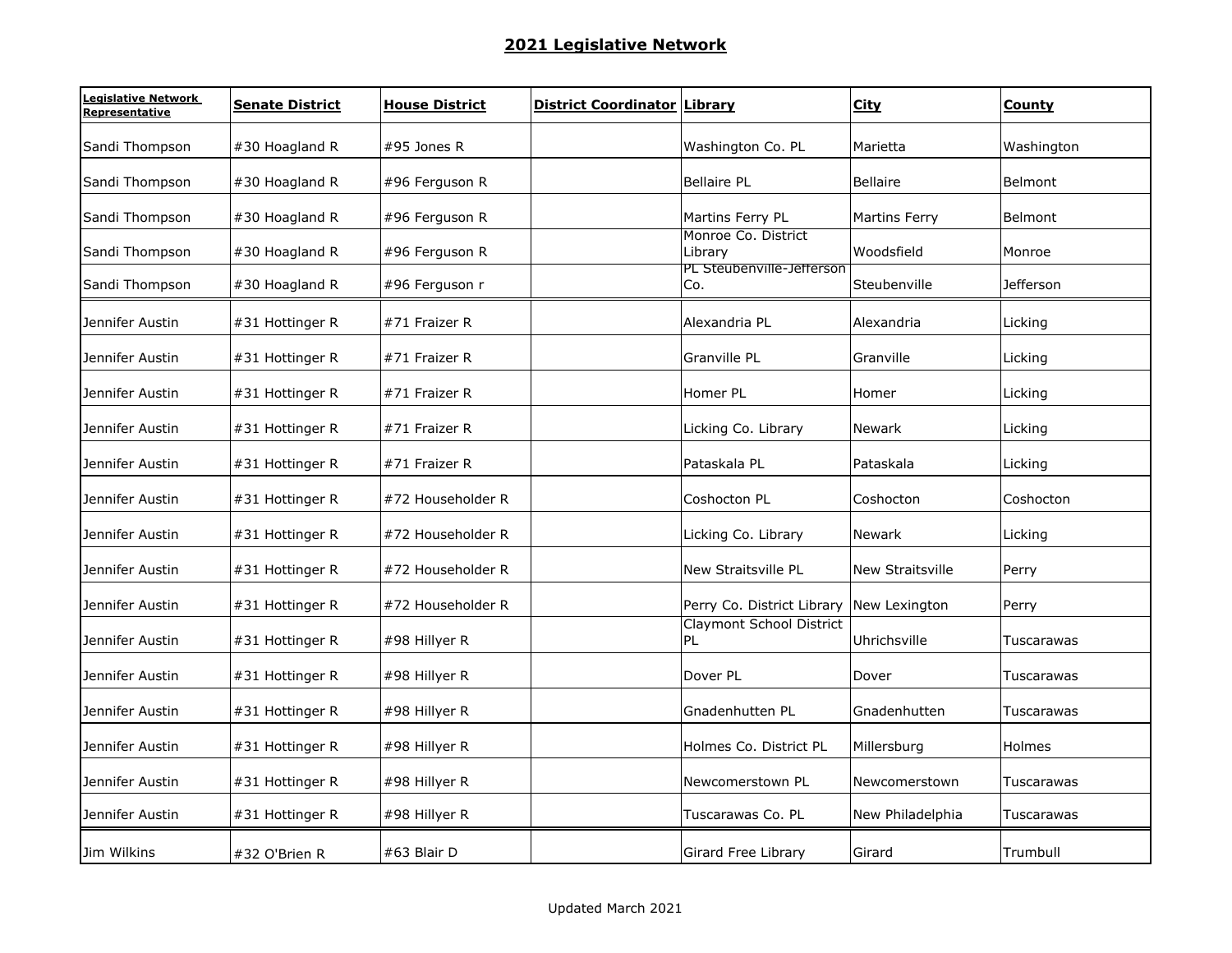| Legislative Network<br>Representative | <b>Senate District</b> | <b>House District</b> | District Coordinator | Library                                          | <b>City</b>         | <b>County</b> |
|---------------------------------------|------------------------|-----------------------|----------------------|--------------------------------------------------|---------------------|---------------|
| Jim Wilkins                           | #32 O'Brien R          | #63 Blair D           |                      | Hubbard PL                                       | Hubbard             | Trumbull      |
| Jim Wilkins                           | #32 O'Brien R          | #63 Blair D           |                      | <b>McKinley Memorial</b><br>Library              | <b>Niles</b>        | Trumbull      |
| Jim Wilkins                           | #32 O'Brien R          | #63 Blair D           |                      | <b>Newton Falls PL</b>                           | <b>Newton Falls</b> | Trumbull      |
| Jim Wilkins                           | #32 O'Brien R          | #63 Blair D           |                      | Warren-Trumbull Co. PL                           | Warren              | Trumbull      |
| Jim Wilkins                           | #32 O'Brien R          | #64 O'Brien D         |                      | <b>Bristol PL</b>                                | <b>Bristolville</b> | Trumbull      |
| Jim Wilkins                           | #32 O'Brien R          | #64 O'Brien D         |                      | Grand Valley PL                                  | Orwell              | Ashtabula     |
| Jim Wilkins                           | #32 O'Brien R          | #64 O'Brien D         |                      | Kinsman Free Library                             | Kinsman             | Trumbull      |
| Jim Wilkins                           | #32 O'Brien R          | #64 O'Brien D         |                      | Warren-Trumbull Co. PL                           | Warren              | Trumbull      |
| Jim Wilkins                           | #32 O'Brien R          | #99 Fowler Arthur R   | Penny Neubauer       | Andover PL                                       | Andover             | Ashtabula     |
| Jim Wilkins                           | #32 O'Brien R          | #99 Fowler Arthur R   | Penny Neubauer       | Ashtabula Co. District<br>Library                | Ashtabula           | Ashtabula     |
| Jim Wilkins                           | #32 O'Brien R          | #99 Fowler Arthur R   | Penny Neubauer       | Conneaut PL                                      | Conneaut            | Ashtabula     |
| Jim Wilkins                           | #32 O'Brien R          | #99 Fowler Arthur R   | Penny Neubauer       | Geauga Co. PL                                    | Chardon             | Geauga        |
| Jim Wilkins                           | #32 O'Brien R          | #99 Fowler Arthur R   | Penny Neubauer       | Harbor-Topky Memorial<br>Library                 | Ashtabula           | Ashtabula     |
| Jim Wilkins                           | #32 O'Brien R          | #99 Fowler Arthur R   | Penny Neubauer       | <b>Henderson Memorial</b><br>Library Association | <b>Jefferson</b>    | Ashtabula     |
| Jim Wilkins                           | #32 O'Brien R          | #99 Fowler Arthur R   | Penny Neubauer       | Kingsville PL                                    | Kingsville          | Ashtabula     |
| Jim Wilkins                           | #32 O'Brien R          | #99 Fowler Arthur R   | Penny Neubauer       | <b>Rock Creek PL</b>                             | <b>Rock Creek</b>   | Ashtabula     |
| Jim Wilkins                           | #33 Rulli R            | #05 Ginter R          |                      | Carnegie PL                                      | East Liverpool      | Columbiana    |
| Jim Wilkins                           | #33 Rulli R            | #05 Ginter R          |                      | Columbiana PL                                    | Columbiana          | Columbiana    |
| Jim Wilkins                           | #33 Rulli R            | #05 Ginter R          |                      | Community PL- Leetonia Leetonia                  |                     | Columbiana    |
| Jim Wilkins                           | #33 Rulli R            | #05 Ginter R          |                      | <b>East Palestine Memorial</b><br><b>PL</b>      | East Palestine      | Columbiana    |
| Jim Wilkins                           | #33 Rulli R            | #05 Ginter R          |                      | Lepper Library                                   | Lisbon              | Columbiana    |